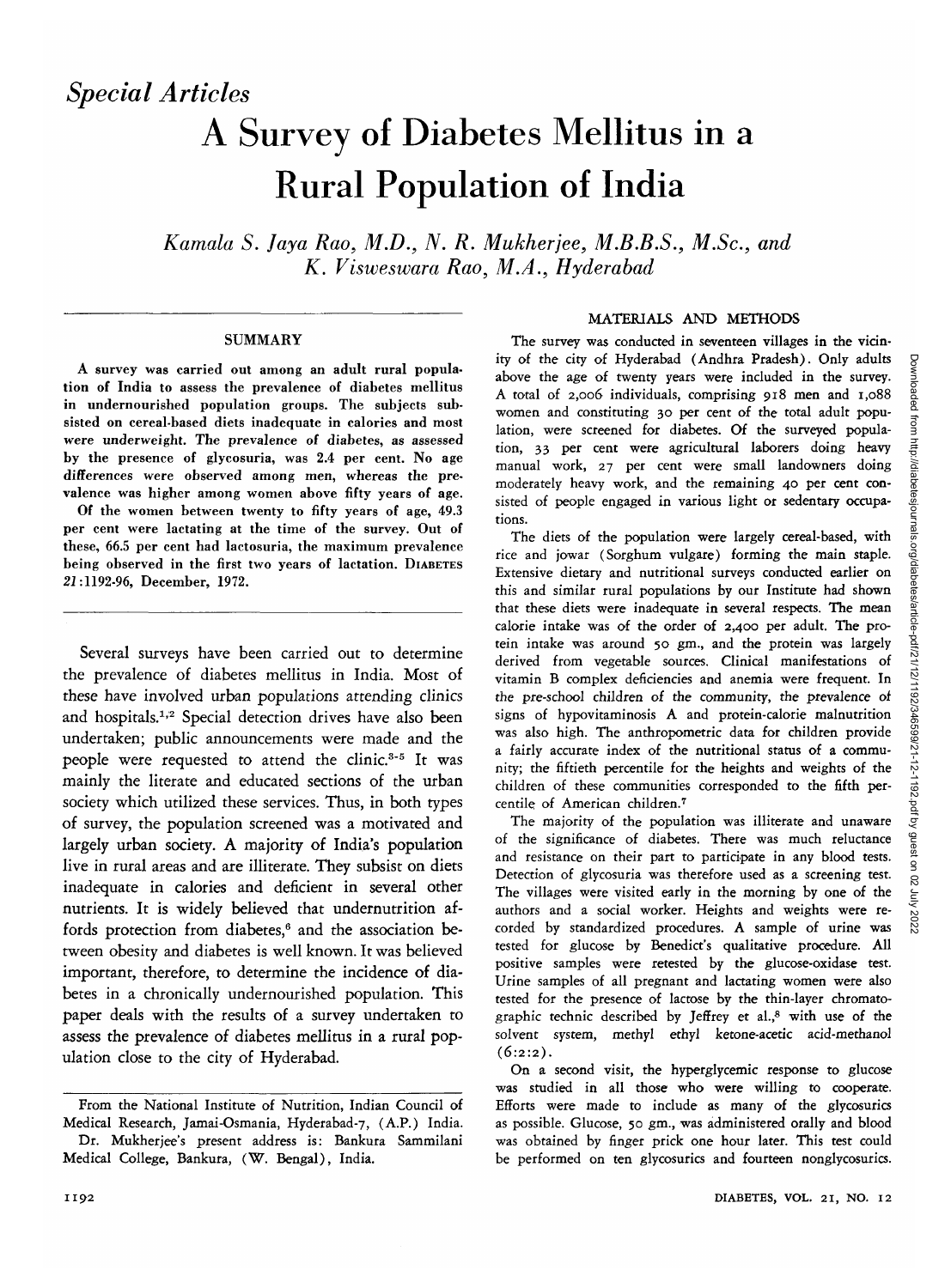Blood sugar was estimated by Folin-Malmros's technic as modified by Park and Johnson.9 A value of 160 mg./ioo ml. or more was judged to be abnormal.

## RESULTS

*Anthropometric measurements.* The heights and weights of the population surveyed are presented in table i. In the absence of data on anthropometric measurements for normal healthy Indian adults, it is difficult to quantify the weight deficit in the population presently surveyed. The Indian Council of Medical Research<sup>10</sup> has assumed that the mean weights of normal Indian adult men and women are 55 kg. and 45 kg., respectively. The mean weights of both sexes observed in this community were far below these figures, the values being particularly low in men. It was observed that nearly 88 per cent of the men weighed less than 55 kg. while 79 per cent of the women weighed less than 45 kg.

weight

The index,  $\frac{1}{x}$  x 100 has been shown to be (height) 2

correlated with body mass and to be independent of height both in adults<sup>11</sup> and in children.<sup>12</sup> The means of the indices in the different age groups ranged from 0.180 to 0.186 for men and 0.180 to 0.187 for women. Our results show that the index, in addition, is independent of sex. This index for the western population works out between 0.236 to 0.252. The values for the majority of the subjects surveyed here fell between 70 and 80 per cent of the values for western subjects. With the mean index for the western population set at 100 per cent, values of 70 to 90 per cent were considered to represent moderate underweight and values less than 70 per cent, severe underweight.

*Prevalence of glycosuria.* The villagers were not in the habit of taking tea or eating anything early in the morning. Therefore, all urine samples were fasting specimens; this was confirmed in the course of the survey. Of the 2,006 persons screened, 509 had urine positive to Benedict's test. Among these, 290 were found to be positive to lactose; of the remaining subjects only forty-nine were found to be true glycosurics (i.e., their urines were positive to glucose-oxidase reaction). Among the latter, only one was a known diabetic.

As many as 170 (8.5 per cent) had reducing substances other than these two sugars.

The prevalence of true glycosuria in individuals between twenty to fifty years of age was 2.5 per cent in men and 1.2 per cent in women. In subjects over fifty years of age, the prevalence was 4.0 per cent in men and 5.4 per cent in women. There were no significant differences in the prevalence rate observed among men and women. However, the prevalence in women over fifty years of age was significantly higher than that observed in younger women  $(P < 0.01)$ . Among the men, on the other hand, the difference between the two age groups was not significant. The prevalence rate in the total population surveyed was 2.4 per cent: 2.9 per cent in men and 2.0 per cent in women (table 2).

Although no striking correlation could be observed between glycosuria and body weight, it would appear that in the above-fifty age group the prevalence was high in those whose weights were more than 90 per cent of the standard employed (table 3). However, the small numbers in this group do not permit a definite conclusion.

*Blood sugar levels.* Levels of blood sugar one hour after a 50-gm. oral glucose load, ranged from 180 to 270 mg./ 100 ml. in ten glycosurics and from 83.5 to 139.5 rng./ioo ml. in fourteen nonglycosurics in whom the test was performed. Thus all the glycosurics tested were found to be diabetic, by the criterion adopted.

*Prevalence of lactosuria.* Of the 1,088 women studied in the survey, 885 were below the age of fifty years. Among these, forty, nearly 4.5 per cent, were pregnant and 436, 49.3 per cent, were lactating at the time of the survey; the latter group included twelve of the pregnant women (table 4). Of the 436 lactating mothers, 290 were observed to have lactosuria. By age, 55.6 per cent of the lactating mothers twenty to thirty years old and 72.4 per cent of those over thirty years had lactosuria. The maximum prevalence of lactosuria was observed when the period of lactation did not extend beyond two years  $(P < 0.01)$ . Furthermore, women over the age of thirty years had a significantly higher prevalence of lactosuria  $(P < o.o.$ ) than those twenty to thirty years old  $(table 5).$ 

| Anthropometric measurements of the population surveyed |                    |                   |                 |                                              |
|--------------------------------------------------------|--------------------|-------------------|-----------------|----------------------------------------------|
| Age group<br>in years                                  | Number<br>surveyed | Height<br>cm.     | Weight<br>kg.   | Weight $\times$ 100<br>(Height) <sup>2</sup> |
| Men                                                    |                    |                   |                 |                                              |
| $20-30$                                                | 217                | $161.7 \pm 0.42*$ | $48.7 \pm 0.38$ | $0.186 \pm 0.0012$                           |
| $30-40$                                                | 265                | $161.9 \pm 0.37$  | $48.5 \pm 0.36$ | $0.185 \pm 0.0011$                           |
| 40-50                                                  | 189                | $161.4 \pm 0.48$  | $47.7 \pm 0.43$ | $0.183 \pm 0.0014$                           |
| 50-60                                                  | 144                | $159.8 \pm 0.53$  | $46.0 \pm 0.48$ | $0.180 \pm 0.0016$                           |
| $\geq 60$                                              | 103                | $159.0 \pm 0.58$  | $44.2 \pm 0.69$ | $0.175 \pm 0.0023$                           |
| Women                                                  |                    |                   |                 |                                              |
| $20-30$                                                | 282                | $149.4 \pm 0.58$  | $41.8 \pm 0.31$ | $0.187 \pm 0.0012$                           |
| $30 - 40$                                              | 422                | $149.8 \pm 0.24$  | $41.9 \pm 0.25$ | $0.187 \pm 0.0010$                           |
| 40-50                                                  | 181                | $149.2 \pm 0.46$  | $41.4 \pm 0.47$ | $0.185 \pm 0.0018$                           |
| 50-60                                                  | 138                | $147.8 \pm 0.47$  | $39.4 \pm 0.54$ | $0.180 \pm 0.0020$                           |
| $\geq 60$                                              | 65                 | $146.5 \pm 0.79$  | $39.0 \pm 0.90$ | $0.181 \pm 0.0028$                           |

TABLE 1

 $*$  Mean  $\pm$  S.E.M.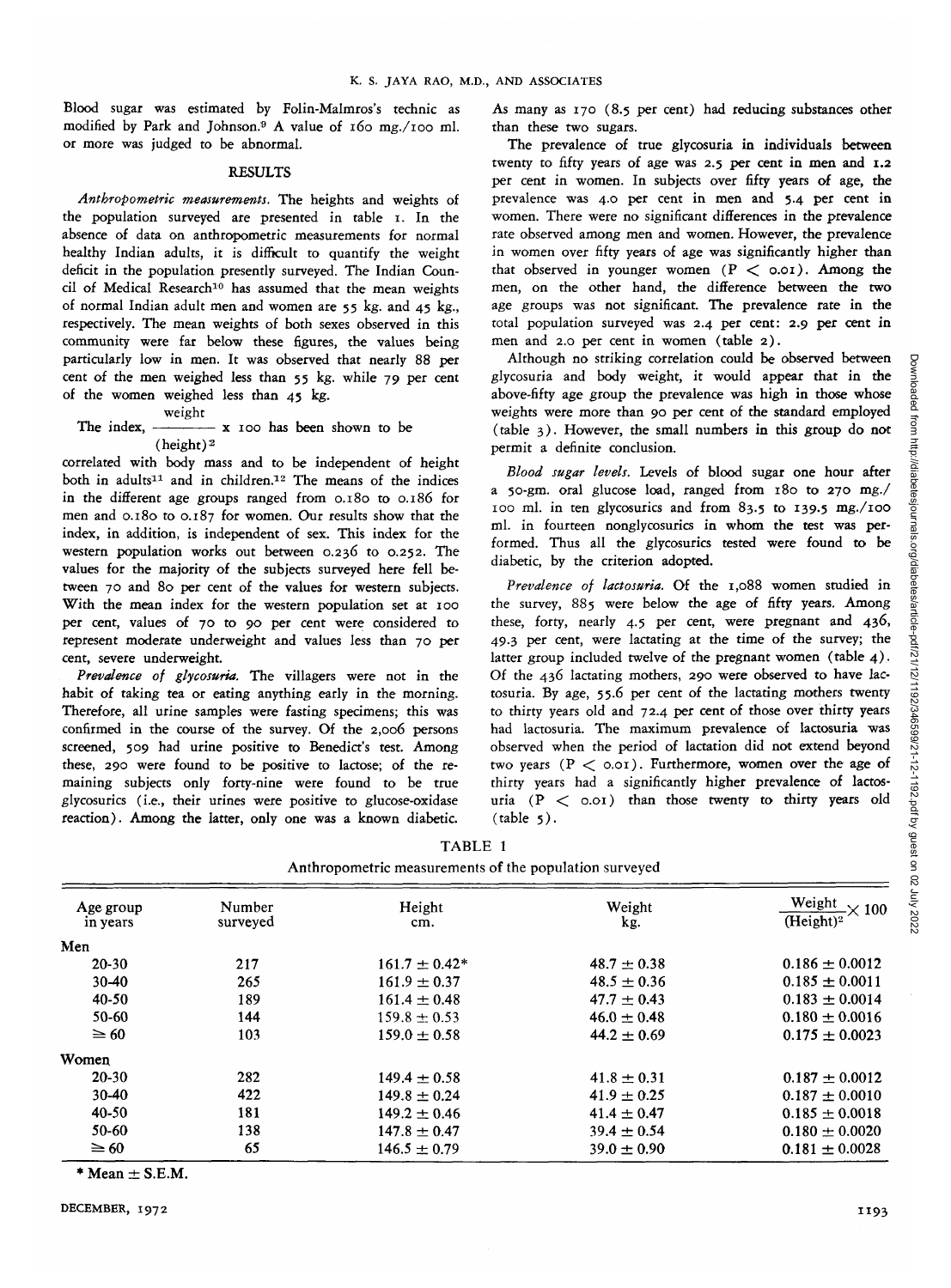| Age in years | Number of individuals<br>with glycosuria |       |       | Percentage prevalence<br>of glycosuria |        |       |
|--------------|------------------------------------------|-------|-------|----------------------------------------|--------|-------|
|              | Men                                      | Women | Total | Men                                    | Women  | Total |
| $20 - 50$    |                                          |       | 28    | 2.5                                    | 1.2    | 1.8   |
| $\geq 50$    | 10                                       |       | 21    | 4.0                                    | $5.4*$ | 4.7   |
| Total        | 27                                       | 22    | 49    | 2.9                                    | 2.0    | 2.4   |

TABLE 2 Percentage prevalence of glycosuria

 $*P<0.001$ 

#### **DISCUSSION**

In the survey reported here an attempt has been made to find out the prevalence of diabetes mellitus in a poor rural population close to the city of Hyderabad. Surveys conducted hitherto in this country have been mostly on urban and semi-urban population groups. The incidence in these surveys was found to range from 1.5 per cent to 2.5 per cent.<sup>2,3,13</sup> These estimates were derived from detection drives carried out in the urban area. The population screened was comprised mostly of literate or semiliterate, fairly well-nourished individuals and cannot, therefore, be considered as representative of the major part of the country's population.

In the present study of an undernourished rural population, the over-all prevalence of glycosuria was observed to be 2.4 per cent. It was also observed that all glycosurics whose blood could be tested were diabetic as judged by their hyperglycemic response. No diabetics were detected among the nonglycosurics. Though this may seem surprising, it may be attributed to the very small number of blood sugar estimations that could be performed. In the only other survey of similar nature, reported earlier, Ganguly et al.<sup>14</sup> have observed a prevalence of 1.9 per cent in the total population. The prevalence in the population above twenty years of age

was, however, 2.9 per cent, which is not very differen from the prevalence observed in our survey. These figures are similar to those reported from the urban area. The latest estimate of the prevalence in the U.S.A. is reported to be 1.8 per cent.<sup>15</sup> In the Bedford Survey conducted in the U.K.,<sup>16</sup> a 1.4 per cent incidence was observed. The prevalence in the rural population studied by us appears to be not very different from those reported in these two countries.

The over-all prevalence of glycosuria was the same in both sexes. Though the prevalence increased with age, the differences were significant only in women. In the U.S.A. the prevalence in individuals below forty-five years of age has been observed to be about 1 per cent and that in those above this age, more than 5.0 per cent.15 The percentage prevalence data obtained in the present study are very close to those figures.

The present study shows that even in an undernourished population, diabetes may be prevalent. This is in contrast to the commonly observed association of diabetes and obesity in affluent countries. Tripathy and Kar<sup>17</sup> had observed earlier a large incidence of marked underweight among diabetics admitted to a hospital in India On the other hand. Datta et al.<sup>18</sup> attributed the low incidence of diabetes, 0.7 per cent, observed by

| Age group<br>in years | $\geq 90\%$        |                          | 70-90%             |                          | ${<}70\%$          |                          |
|-----------------------|--------------------|--------------------------|--------------------|--------------------------|--------------------|--------------------------|
|                       | Number<br>surveyed | Number of<br>glycosurics | Number<br>surveyed | Number of<br>glycosurics | Number<br>surveyed | Number of<br>glycosurics |
| Men                   |                    |                          |                    |                          |                    |                          |
| 20-50                 | 34                 | 0                        | 470                | 15                       | 167                |                          |
| $\geq 50$             | 11                 |                          | 115                |                          | 121                |                          |
| Women                 |                    |                          |                    |                          |                    |                          |
| $20 - 50$             | 69                 |                          | 596                |                          | 220                | 4                        |
| $\geq 50$             | 14                 |                          | 95                 |                          | 94                 | 6                        |

TABLE 3 Association of glycosuria with weight in relation to height\*

**w**  $\mathbf{H}^2$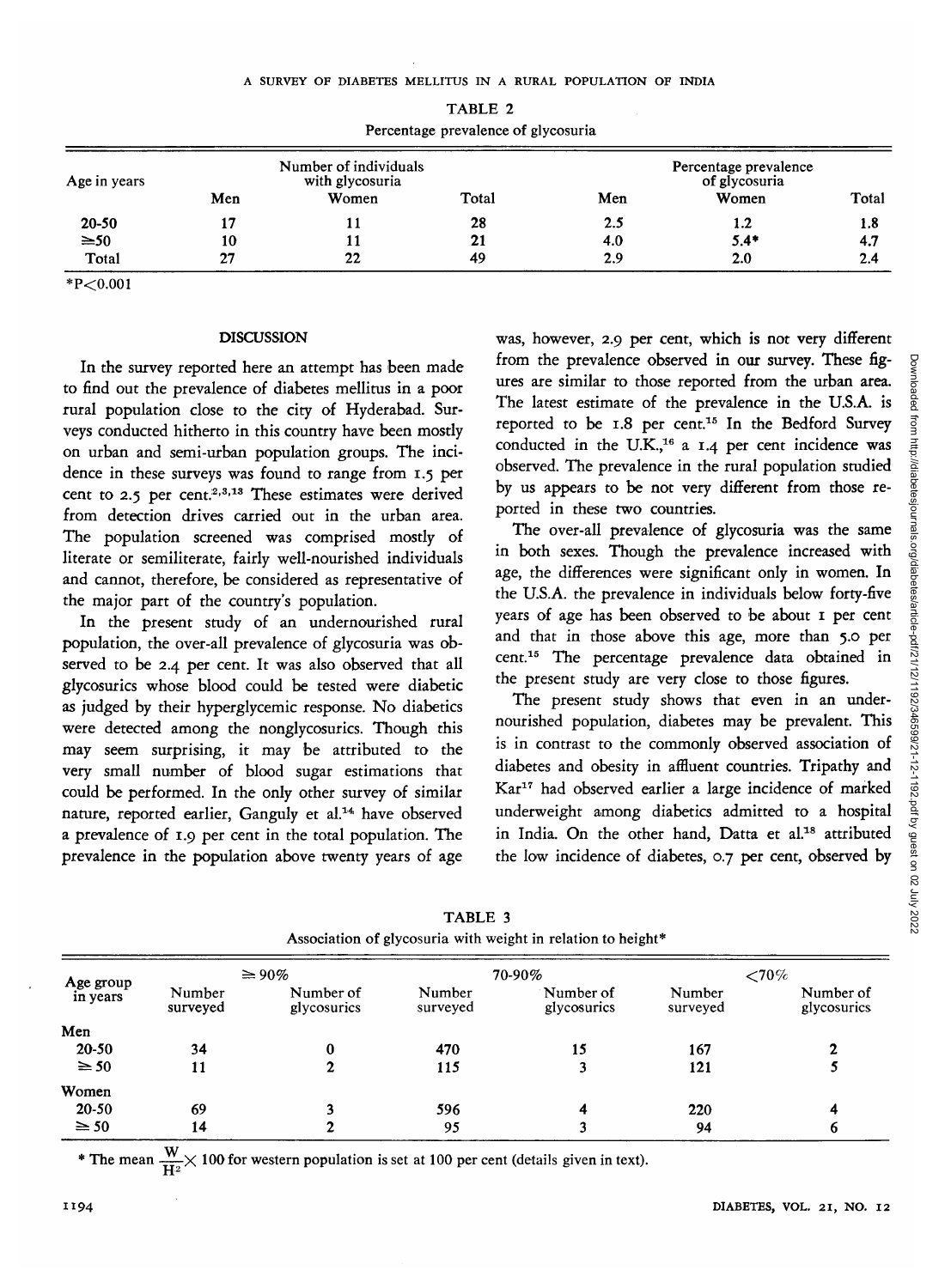| TABLE 4 |                                                   |  |  |  |
|---------|---------------------------------------------------|--|--|--|
|         | Percentage prevalence of lactation and lactosuria |  |  |  |

| Age in<br>vears | Number of<br>women<br>surveyed | Number of<br>women<br>lactating | Per cent<br>women<br>lactating | Number of<br>lactating women<br>with lactosuria | Per cent<br>lactating women<br>with lactosuria |
|-----------------|--------------------------------|---------------------------------|--------------------------------|-------------------------------------------------|------------------------------------------------|
| 20-30           | 282                            | 153                             | 54.2†                          | 85                                              | 55.6                                           |
| $30 - 50$       | 603                            | 283                             | 46.9                           | 205                                             | $72.4*$                                        |
| Total           | 885                            | 436                             | 49.3                           | 290                                             | 66.5                                           |

 $*P<0.05$ 

 $+P<0.001$ 

them, to undernutrition. However, the criteria used by both groups of workers to assess underweight is not known. *It* has been suggested that obesity may be the predominant determinant for manifestation of diabetes.<sup>19</sup> On the other hand, it appears that genetic or environmental factors, like undernutrition, may be equally important. Moreover, undernutrition does not appear to substantially protect a population from the risk of diabetes.

In the developing countries, survey for diabetes by screening for glycosuria remains a method of necessity, though not one of choice. When the technics employed for detection of glucose include other reducing substances (this holds good in the case of blood sugar estimations also), it is essential that lactose be excluded. The present survey revealed some interesting data regarding the prevalence of lactosuria in a rural community. About 50 per cent of the women in the reproductive period (twenty to fifty years) were lactating at the time of the survey and more than half of them had lactosuria. This points out the magnitude of error that may creep in, in assessing the prevalence of glycosuria if the incidence of lactosuria and lactosemia are not taken into account. In the rural and semi-urban communities of India, weaning is postponed to a late age and nearly 50 per cent of the infants are breast fed  $\frac{1}{2}$  to eighteen months of age.<sup>20</sup> In the present survey it was observed that nearly 56 per cent of the women were breast feeding their infants for more than twelve months, and nearly half of them were breast feeding

| n |  |
|---|--|
|---|--|

Association between duration of lactation and percentage prevalence of lactosuria

| Age in yrs | Up to $12 \text{ mos}$ . | 12 to 24 mos. | More than<br>24 mos. |
|------------|--------------------------|---------------|----------------------|
| 20-30      | 66.2                     | 61.9          | 53.3                 |
| 30-50      | 77.3                     | 80.2          | 59.8                 |
| Total      | 72.8                     | 74.2          | 58.1                 |

for periods of more than two years. The prevalence of lactosuria was maximum during the first two years of lactation. Irrespective of the period of lactation, the prevalence of lactosuria was higher in women above thirty years than in younger women. The former group are more likely to have had a greater number of pregnancies and more periods of lactation than the latter. It is not uncommon to find women breast feeding a baby even during a subsequent pregnancy. In this study 37 per cent of the pregnant women were found to be lactating. Whether age per se or the near perpetual state of lactation has any effect on prevalence of lactosuria needs to be studied. However, analysis of our data shows that parity may not be related to the incidence of lactosuria. It is widely accepted that lactosuria is common among lactating mothers, $21$  but there appear to be no data on the incidence of lactosuria in various countries. It is hence difficult to determine whether this high incidence of lactosuria is a universal phenomenon or whether it is conditioned by maternal malnutrition. This high rate of lactosuria might have well accounted for the higher incidence of glycosuria observed by Rao et al.<sup>4</sup> and of diabetes observed by the  $K$  E M. Hospital<sup>22</sup> group of Bombay, in women. It *is* suggested that while employing methods for detection of glycosuria or for blood sugar determinations this high prevalence of lactosuria be taken into account.

#### ACKNOWLEDGMENT

We are indebted to Dr. C. Gopalan, Director, and Dr. S. G. Srikantia, Deputy Director, for their kind interest and advice. We deeply appreciate the kind cooperation and assistance extended by the Field Unit of the Institute. We also acknowledge the help of Dr. P. Srinivasa Rao, Dr. Jitender Pershad, and Dr. T. C. Raghuram.

#### REFERENCES

1 Patel, J. C, and Dhirawani, M. K.: Incidence of diabetes in Bombay—analysis of 8 years. Case records of a general hos